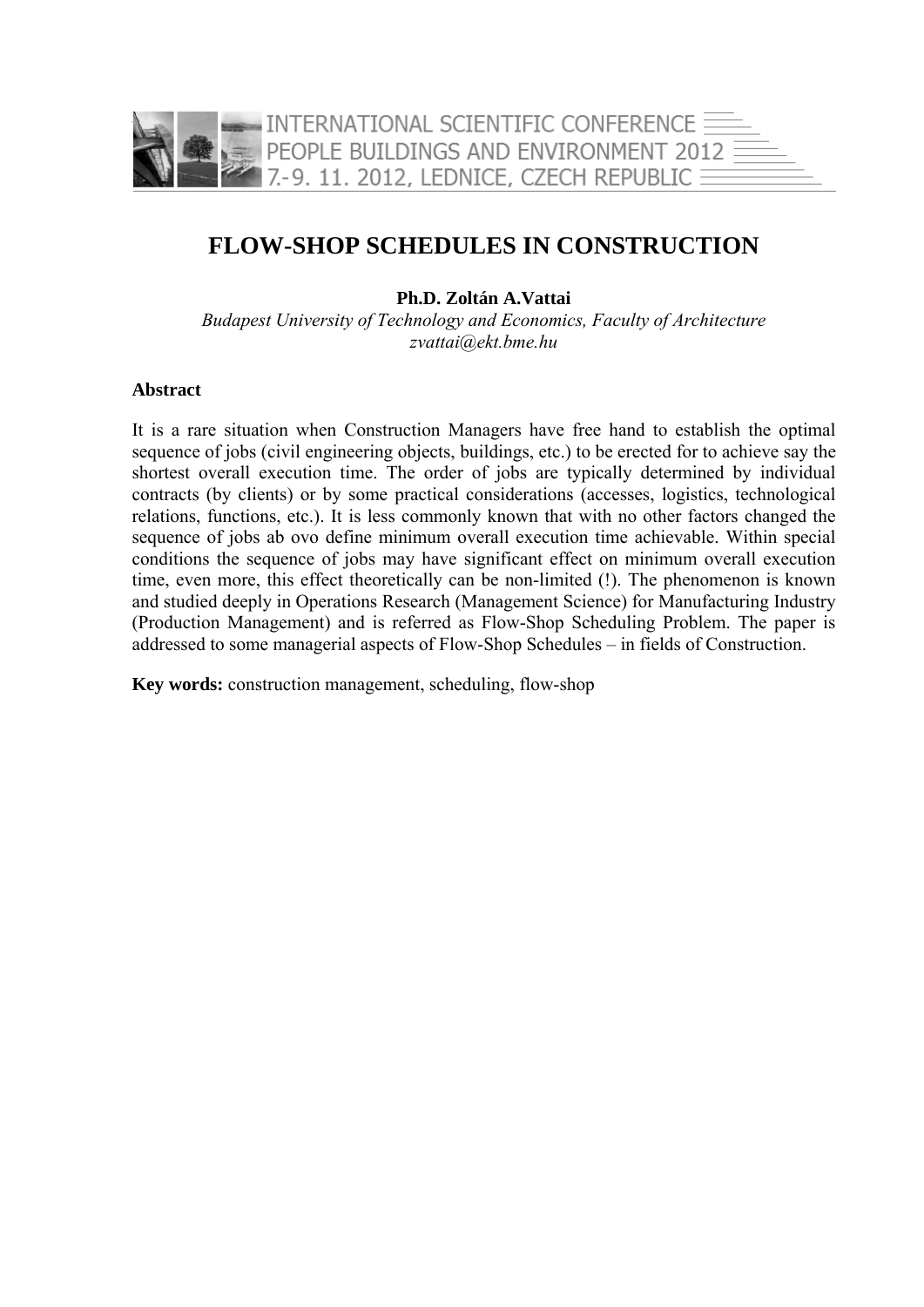#### **INTRODUCTION**

Utmost effective arrangement of production elements in manufacturing industry is imaged by assembly-lines most famous early representative of which is Chicago butchers' disassembly line inspired production line fully introduced at Ford Motor Company in 1910 producing ten thousand cars a day in years of its maturity. This kind of arrangement of production processes not only provides the highest productivity at lowest unit cost in case of mass production, but also promotes mechanization integrating machine series in production procedures right to man-less totally automated manufacturing plants. This later sentence contains three key terms: highest productivity, lowest unit cost, mass production.

These key terms – better said pre-conditions or expectations – are not too easy to implement in Construction Industry. On-site production is highly exposed to disturbing effects and to changing conditions; pursuing lowest unit cost may lead to more and more incorrect and/or unsustainable market competition; and needs for mass construction is typical rather in postdisaster periods when fast and massive reconstruction/redevelopment is a key consideration.

This later was the case – for example – after World War II in Europe (especially in Middle and in Eastern Europe), and is the actuality in some disaster-stricken developing countries of our days too. Introducing and favouring so called "Industrialized Construction" resulted in frequently criticized districts (housing plants) of soulless uniform block houses and spiritless uniform public buildings still characterizing landscapes of bigger cities in countries of Eastern Europe. That was the era of Belt-System Construction, when troops of "workers' armies" had built thousands of houses of the same structure, when progression lines of succeeding jobs on linear schedules hastened to shape perfection – the ultimate parallels (See Fig. 1).



**Fig. 1)** The ultimate parallels – the Synchronized Belt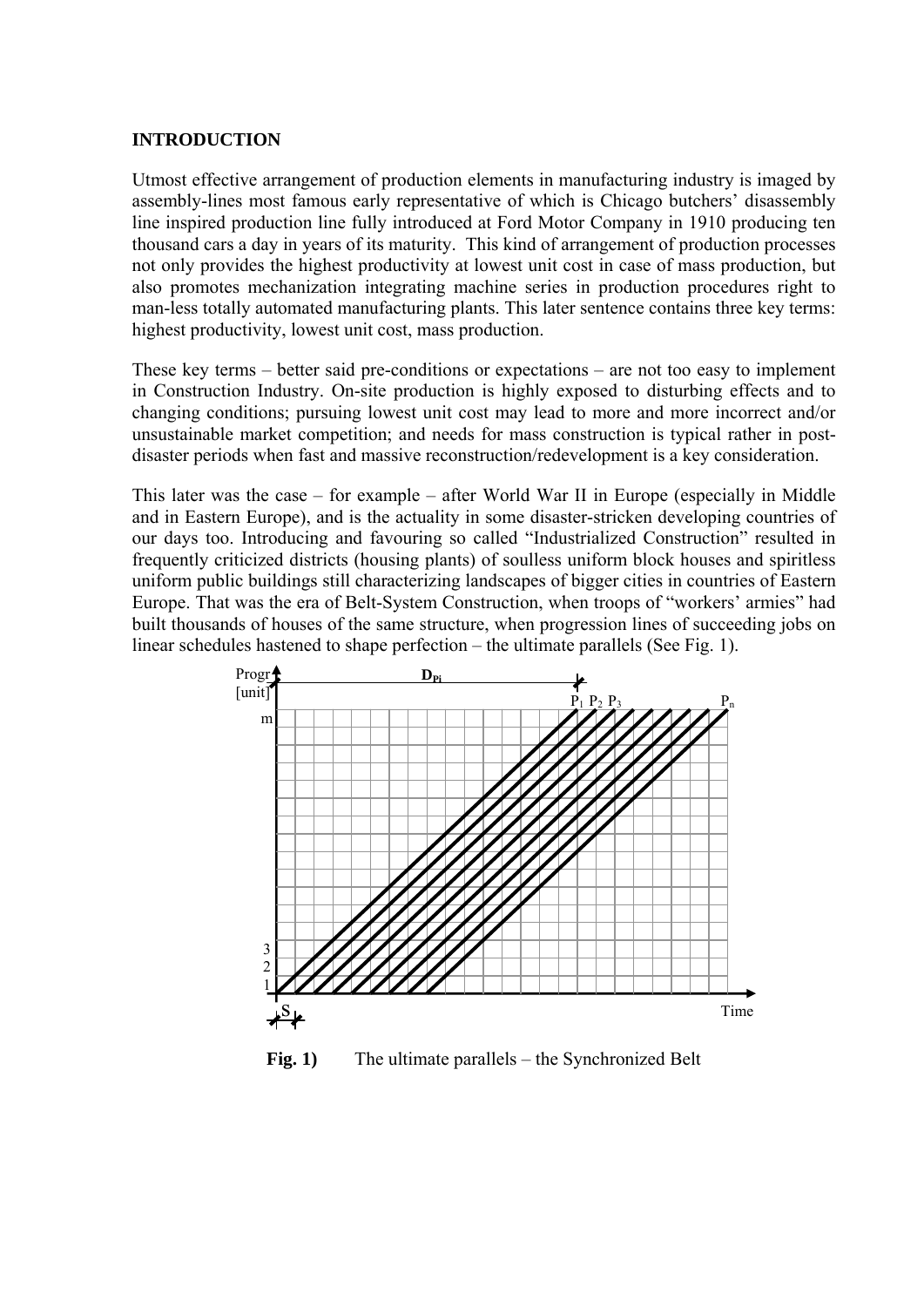# **1 FLOW-SHOP SCHEDULES**

Mass production – by its nature – can satisfy needs in quantity in a relatively short period, but due to changing expectations and needs for variety manufacturers soon faced the challenge of uneven production times (per unit) on units of machine series and confronting preferences of consumers ("clients") and of manufacturers ("contractors" – in Construction Industry).

Though thinking it over in short it can be seen clearly it is less widely known that sequence of products (buildings) to be processed – when having the same machines (resources) assigned to all products (buildings) – may have significant effect on production (construction) time of individual products (buildings) and on overall production (construction) time of all.

Figure 2. demonstrates time effect of sequence of buildings ('A' and 'B') to be erected by the same two subcontractors ('a' and 'b'). At top we see separate schedules with individual technological breaks (grey stripes indicating succession times between succeeding jobs) and combined ones below when all jobs are integrated in one common Master Schedule.



Fig. 2) In what a sequence?

Due to typically given (fix) technological order of processes (activities, jobs) on buildings of the same technology (first we build the foundation, after the wall, and after the roof, etc.) this effect may be multiplied – even more, theoretically can be unlimited (!).

Figure 3. demonstrates effect of sequence of series of two kinds of products ('A' and 'B') having different production times at succeeding machines. At product 'A' production time (D) on each second machine is significantly bigger than on the odd ones (which is nearly 0), while at product 'B' it is the opposite. Both product series consist of 'm' pieces of products (here m=3) and all of them are to be produced by the same 'n' pairs of machines (here n=3).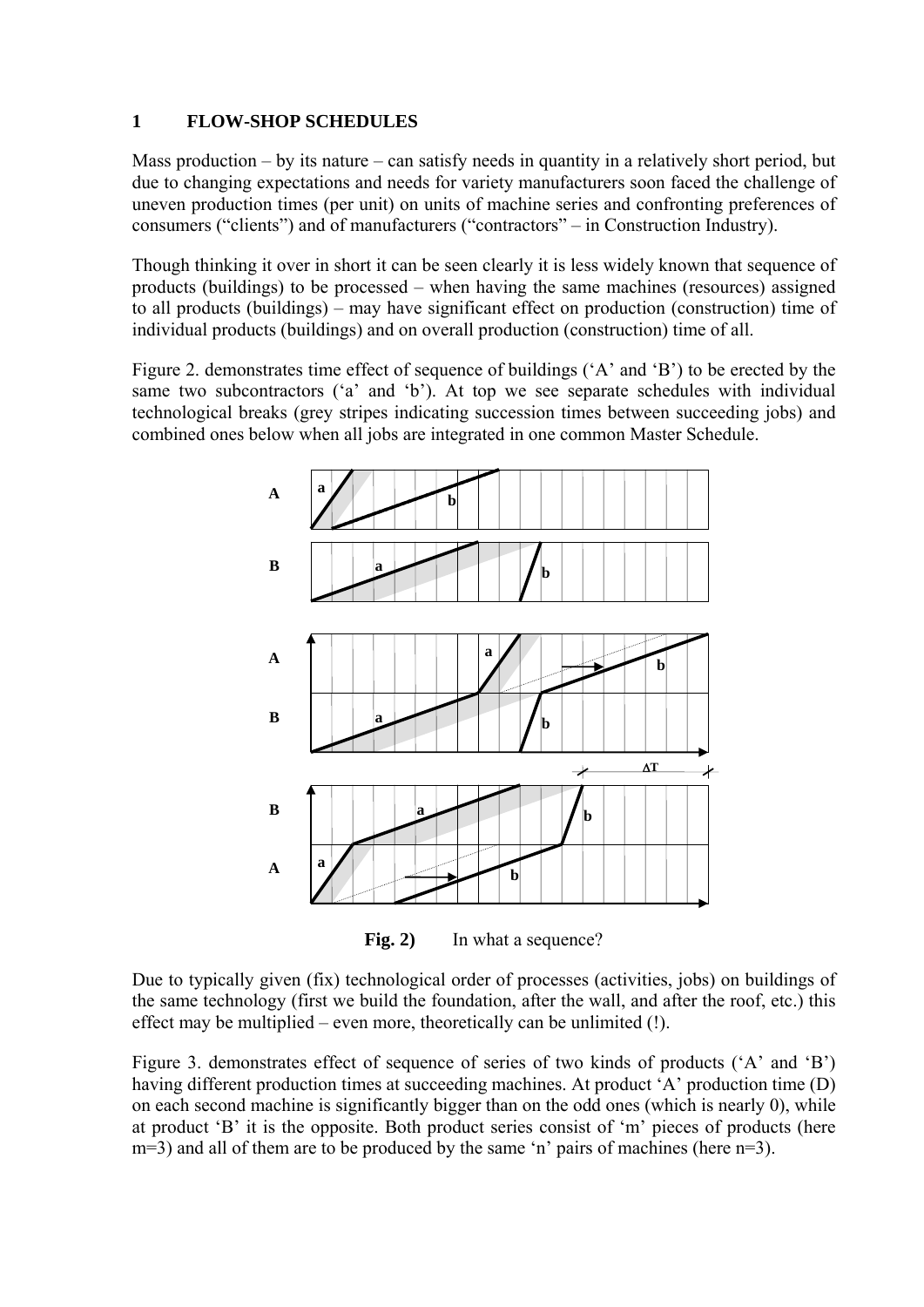

**Fig. 3)** Master Schedules having different sequences of the same products

When comparing overall execution time of the "best" sequence (T') and that of the "worst" (T") increasing the number of units ('m') in the series and/or the number of pairs of machines  $(2n)$  we get the theoretical result "unlimited" (ratio of the two tends to be  $0 -$  See Fig. 4).

| $\frac{T'}{T''} = \frac{t_1' + t_2'}{t_1'' + t_2''}$ $\approx \frac{m \cdot D_a + (n-1) \cdot D_a}{m \cdot D_a + m \cdot n \cdot D_a}$ $= \frac{(m+n-1) \cdot D_a}{m \cdot (n+1) \cdot D_a}$ $= \frac{m+n-1}{m \cdot (n+1)}$ |  |                                                                                                                                                                                                                                    |
|------------------------------------------------------------------------------------------------------------------------------------------------------------------------------------------------------------------------------|--|------------------------------------------------------------------------------------------------------------------------------------------------------------------------------------------------------------------------------------|
|                                                                                                                                                                                                                              |  | $\lim_{m \to \infty} \frac{T'}{T''} \approx \lim_{m \to \infty} \frac{m+n-1}{m(n+1)} = \lim_{m \to \infty} \frac{m}{m(n+1)} + \lim_{m \to \infty} \frac{n}{m(n+1)} - \lim_{m \to \infty} \frac{1}{m(n+1)} = \frac{1}{n+1} + 0 - 0$ |
|                                                                                                                                                                                                                              |  | $\lim_{n \to \infty} \frac{T'}{T''} \approx \lim_{n \to \infty} \frac{m+n-1}{m(n+1)} = \lim_{n \to \infty} \frac{m}{m(n+1)} + \lim_{n \to \infty} \frac{n}{m(n+1)} - \lim_{n \to \infty} \frac{1}{m(n+1)} = 0 + \frac{1}{m} - 0$   |
| $n\rightarrow\infty$ $n\rightarrow\infty$ $n\rightarrow\infty$ $n\rightarrow\infty$ $n\rightarrow\infty$                                                                                                                     |  | $\lim_{m\to\infty} \frac{T'}{T''} \approx \lim_{m\to\infty} \frac{m+n-1}{m(n+1)} = \lim_{m\to\infty} \frac{m}{m(n+1)} + \lim_{m\to\infty} \frac{n}{m(n+1)} - \lim_{m\to\infty} \frac{1}{m(n+1)} = 0 + 0 - 0$                       |

**Fig. 4)** Theoretical effect of sequence on Total Execution Time

In a realistic case – of course – effect of sequence is not unlimited but can be so significant that restless endeavours are made in our days too to find optimal sequence of products in various production environments to achieve the best indices of various target functions.

In 1973 researchers had suggested a kind of reference system to identify scheduling problems by classification according to availability of machines and further restrictions completed by indication of actual target function [1]. Using this coding system our scheduling problem can be identified as  $F|overlap|C^{max}$  to be read as: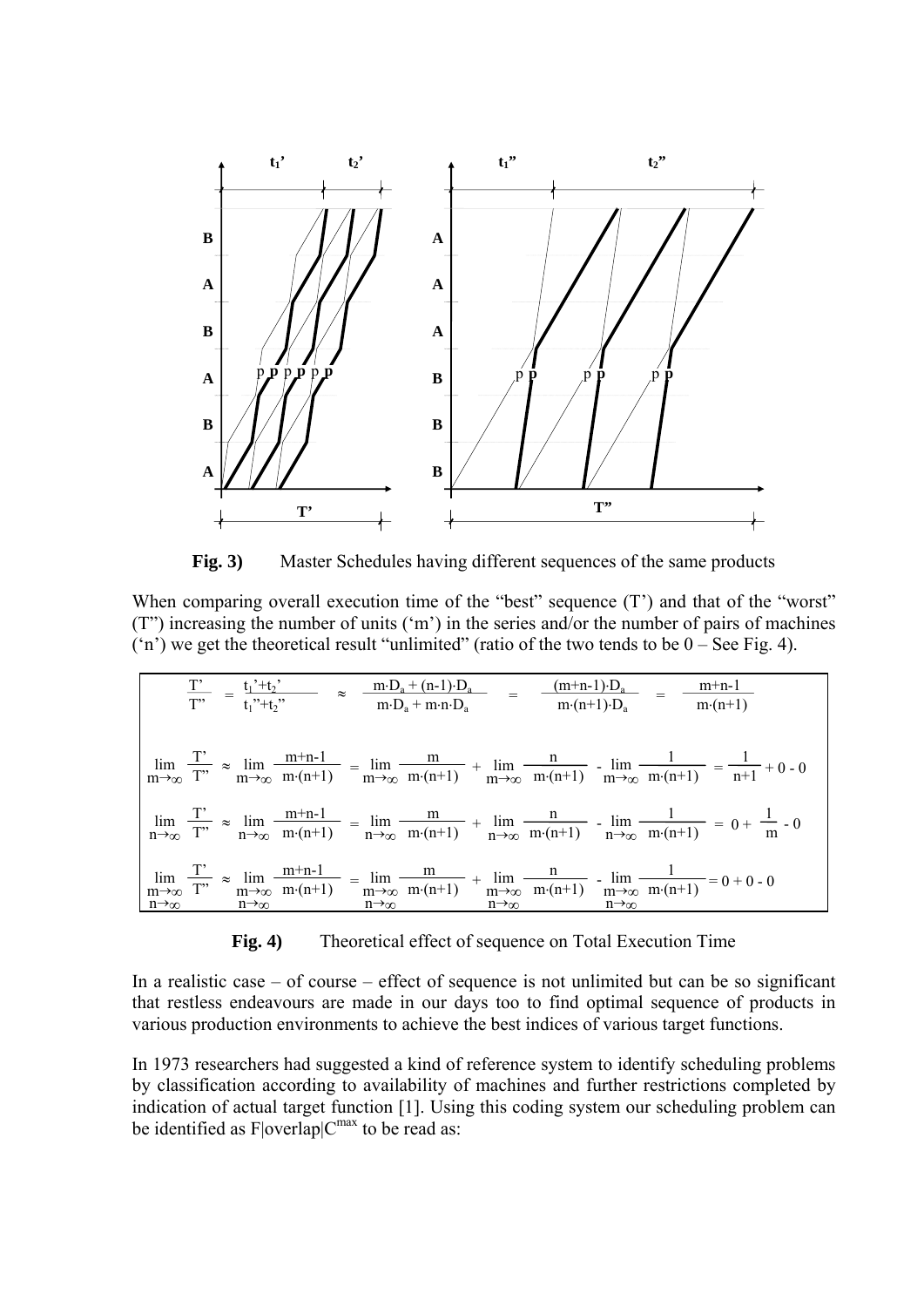The job is Flow-Shop scheduling with no limit on number of machines ('F'), where overlap in time is allowed at processing by succeeding machines (more machines can act on the same product in the same time) ('overlap') and the aim is to minimize the overall execution time identified by completion time of the last product ('C<sup>max'</sup>).

Flow-Shop as a basic class of scheduling problems embraces a set of conditions on production environment too:

- There are 'm' products to be scheduled on 'n' machines (each product must be processed by each machine);
- Order of machines at processing products is given and is the same for each product (technological order of machines is fixed and known);
- Order of products must be the same on each machines;
- Machines are performing their only job (special machines for each process);
- Processes are performed by single machines (one machine available for each job).

Substituting words of "product" and "machine" by "building" and "team" we can recognize preliminary conditions of establishing a belt-system construction [2].

To demonstrate variety of scheduling problems and their coding we may mention Job-Shop Scheduling (J), where technological orders of machines are given but may differ by products; P refers to situation when parallel machines are used and each machine can perform any job; 'pre-emption' indicates when processing of a product can be broken at machines; 'idle' refers to allowed workless periods of machines between succeeding products, while 'no-wait' warns us when it is unacceptable; 'res1,res2' identifies limited availability of resources; also target functions can be the minimum of sum of completion times  $(\Sigma C_i)$ , minimum of sum of delays-, lateness- or tardiness ( $\Sigma$ D<sub>i</sub>,  $\Sigma$ L<sub>i</sub>,  $\Sigma$ T<sub>i</sub>); and so on, to mention the most frequent ones only.

### **2 THE MATHEMATICAL CHALLENGE**

One of the hardest challenges at scheduling Flow-Shop production is the so called "NP hard" or "non-polynomial" characteristic of the problem. Due to no existing polynomial algorithm (when number of needed steps of solution can be estimated as some polynomial function of size of set of products) exact solution can only be gained by some kind of enumeration and in extreme situations all possible sequences should be tested. To find the optimal sequence may need extremely long time [3].

To make it tangible: Assuming a super computer testing a million different sequences in a second it would take more than 77 thousand years to test all possible sequences of 20 products only (20! = 2.43•10<sup>18</sup>; 2.43•10<sup>12</sup> sec > 77000 years).

 $F2||C^{max}$  (Scheduling m products on 2 machines) is one of a few delighting problems for which there exists a polynomial solution – first published by S. M. Johnson in 1954 [4]. Having more than two machines the problem seems to be stubbornly NP hard.

Integrating special needs and more realistic conditions of Construction Management typically implies extension of the original problem even more deepening difficulties of finding optimal solutions and of proving their optimality.

For example: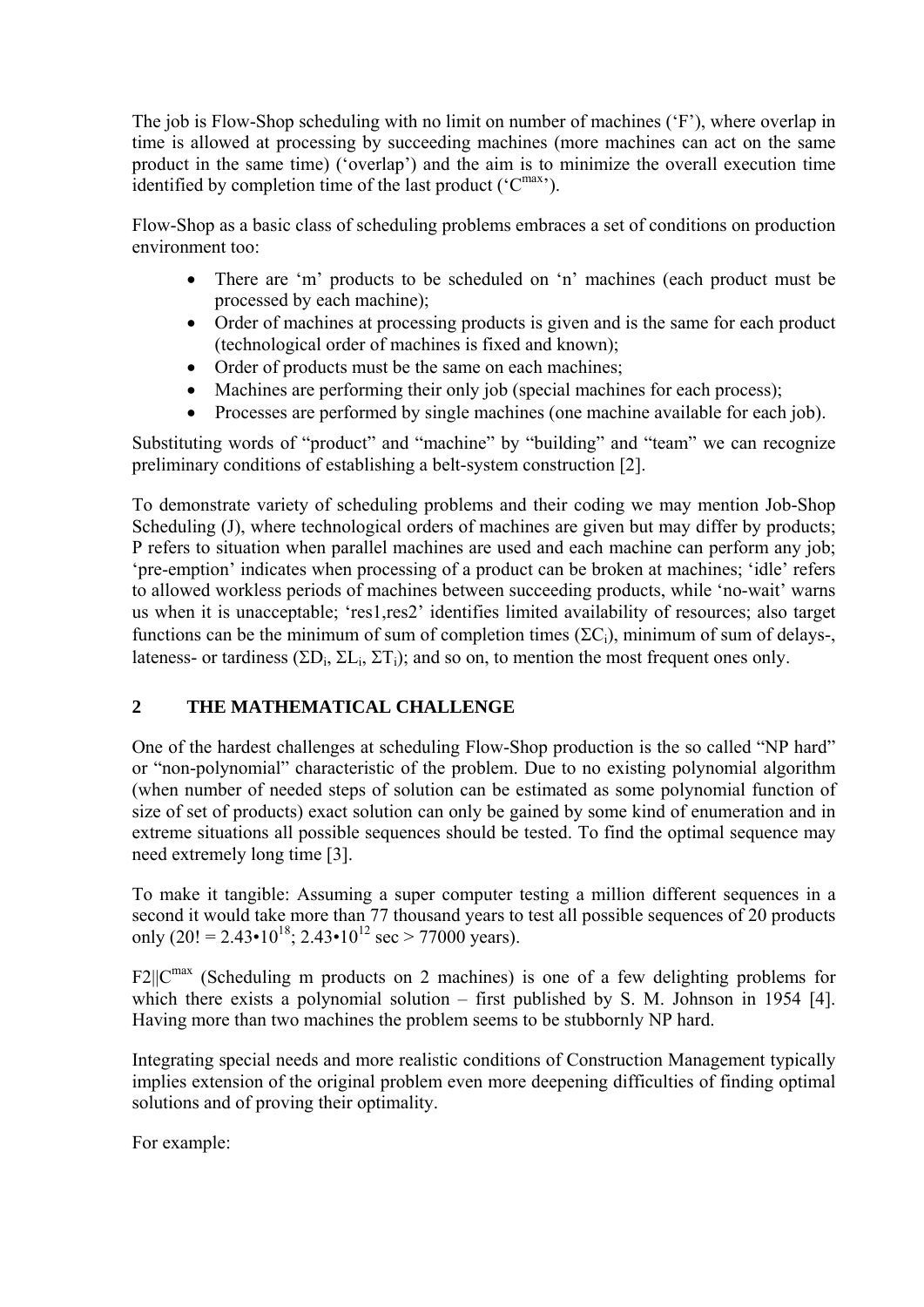Restriction of "uniform order of machines on products" ("uniform technology") would be hurt (should be released) at situations when not all machines (all jobs) are needed to produce each products ("missing jobs allowed") – though relative order of machines remain the same. (See Fig. 5)



**Fig. 5)** "No missing jobs" and "Missing jobs allowed"

Setting restraint of "no idle times" would eliminate possibility of resolving paradox situations when – proportionally or virtually – increasing duration of an activity results in decreasing overall execution time. (The phenomenon is know as "Duration Paradox") (See Fig. 6)



Fig. 6) "No idle times" and "Idle times allowed"

Special needs (e.g. technological breaks, manipulation areas) of construction – especially at performing finishing jobs or installing building mechanics – can generate situations when releasing restraint of "order of products on machines should be the same" (and "passing" gets be "allowed") can result in time savings too. (See Fig. 7)



Fig. 7) "No passing" and "Passing allowed"

Most characteristic difference between Manufacturing and Construction management is that at manufacturing the product is moving from machine to machine, while at Construction machines (teams) are moving from product to product (from building to building). Typical size of a construction product (building) enables more machines (teams) working on it ("overlapping" – machines in time when processing the same product is  $-$  "allowed"). These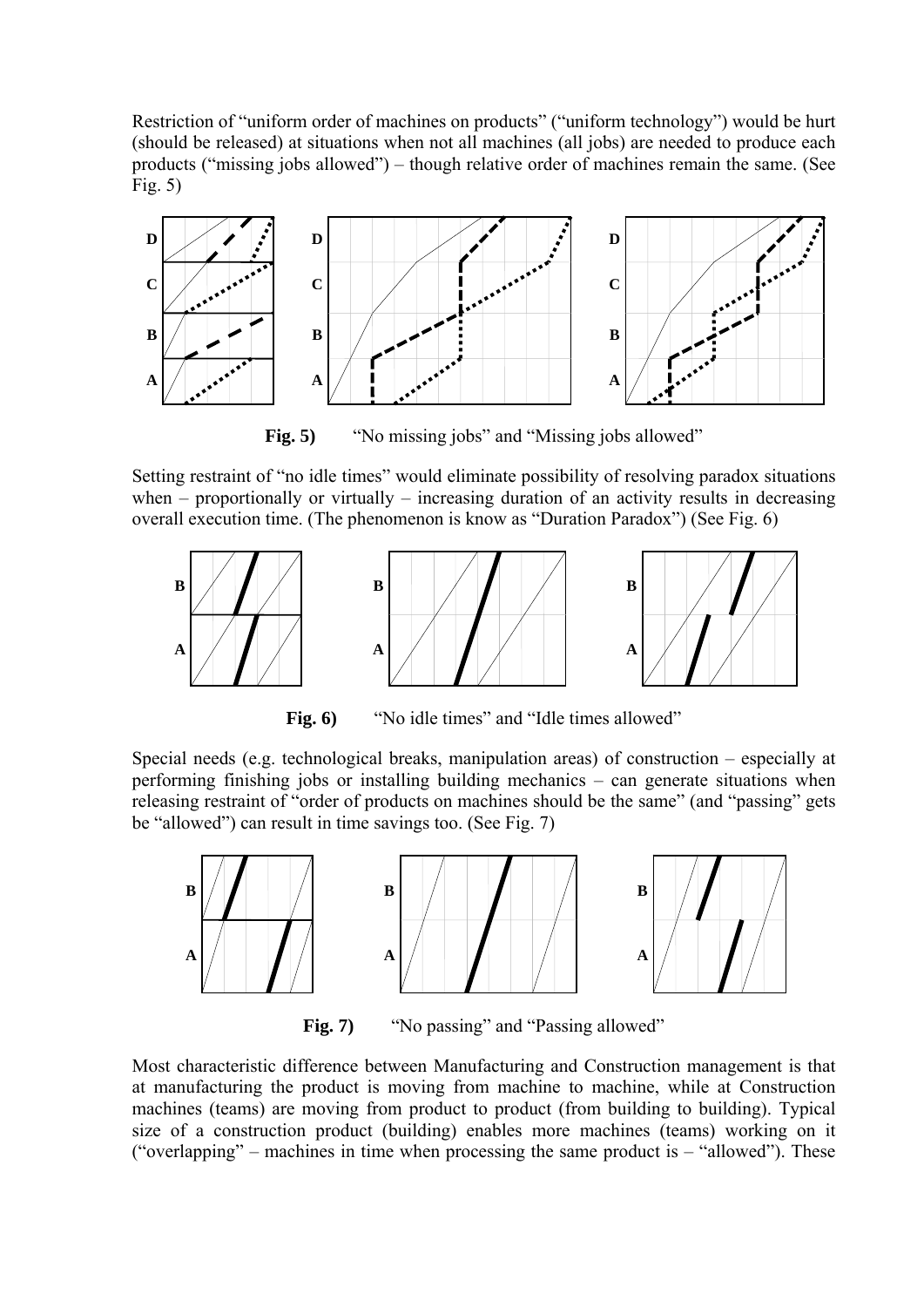differences vanish when considering manufacturing sequences of whole product series or when "building" large products (ships, aircrafts, etc.) and also when constructing structures (buildings) of strictly limited accesses. (See Fig. 8)

On Figure 8. P<sub>i</sub> denotes Process *i*, D<sub>i</sub> represents duration of process *i*,  $F_i$  is for succession time after Finishing process *i* and  $S_i$  is for that after Starting process *i*, while  $CR_i$  stands for a technological break after process *i* – in general.



**Fig. 8)** "Overlapping allowed" and "No overlapping allowed"

… And optimal solution of a variant (of Flow-Shop Problem) – against all expectations – can not be derived from optimal solution of an other variant (of it)!

Flow-Shop problem seemingly provides everlasting wide fields for researchers to develop newer and newer principles and algorithms for to turn the unbeatable to a practically useful tool (e.g. [5]). Special Issues of Scientific Periodicals are regularly publishing summaries or comparisons of new achievements (e.g. [6]). The latest branches of researches are testing combinations of (heuristic) algorithms and/or intelligent search engines (memetic algorithms) while finding a relatively good solution for practical use tends to be preferred rather than achieving a theoretically optimal one (e.g. [7]). At Department of Construction Technology and Management of Budapest University of Technology and Economics also tough efforts have been made to bring theoretical ways of finding optimal schedules closer to daily practice. As part of research a special software have been developed to provide exact solution for variants of scheduling problems having been also equipped with facilities to test theorems and ideas of various other approaches too.

After modelling and testing potential effects of sequences on total execution time of a master schedule we tested five principal ways of developing optimal schedules:

- For to gain certain optimum and to check any other trials enumerative algorithms had been developed, later improved and accelerated by some methods of filtering (Total-, Partial- and Implicit Enumeration);
- Building sequence as a kind of series of optimal matches with the hope of deriving the problem back to a kind of Assignment Problem so it could be solved by Linear Programming (Arranged Branch & Bound);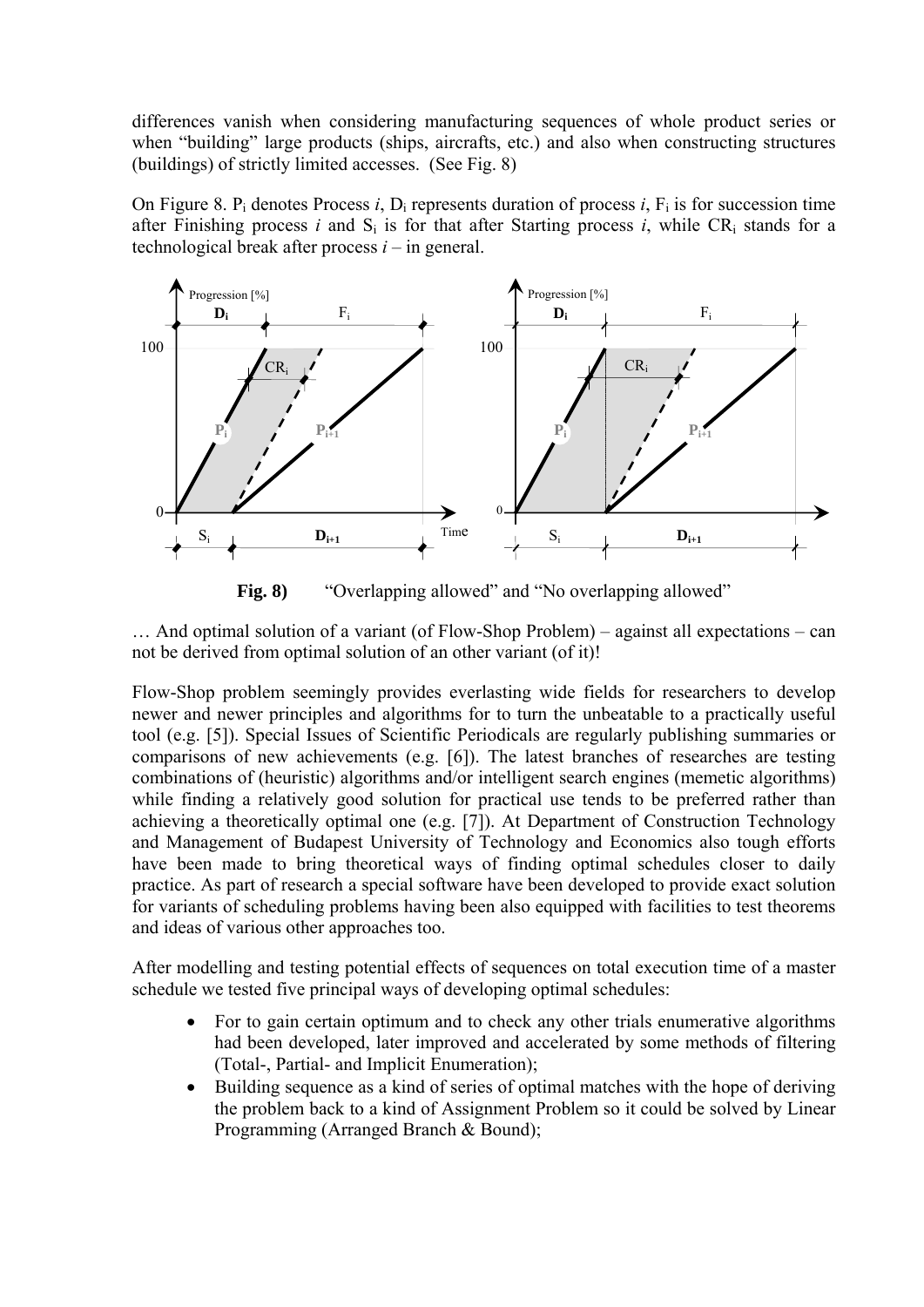- Finding partially optimal solutions for simpler cases and combining them for more complex situations. Adapting some fast and proved algorithms to our purposes (Johnson's Algorithm);
- Producing an initial sequence and improving it gradually via series of consecutive modifications (Pair-wise Exchanges);
- For to test/measure return on all our efforts, a pure and primitive way of finding optimal sequence – by chance (Random Sampling).

After long time of examinations, after numerous trials and hypotheses falling apart as leaves from trees none of the principal ways above proved to be either the only or the best way of constructing/finding optimal sequence. None of the "advanced" techniques and/or approaches proved to be either unquestionably or more outstandingly better or effective for our purposes than the most primitive way of Random Trials. But the same time we found that elaborating a proper estimate on likely optimum is more promising a challenge. Having it, we could judge optimality of any sequence found or produced, and we could judge likely return on our efforts to find an even better solution if the one present would not serve our satisfaction [8].

# **3 THE MANAGERIAL CHALLENGE**

Our original intention was to resolve conflicts of preferences of individual clients and those of contractors contributing in construction projects. A synchronized belt would represent not only highest efficiency at utilizing available resources, but could provide shortest overall execution time of all- and shortest completion time of each individual products/buildings too.

Understanding and accepting a proper sequence of buildings by both parties (clients and contractors) could also promote conflict management and achieving project goals too [9].

When thinking of Belt-System Construction (Flow-Shop Schedule) we typically assume a large common resource pool (assembly-line) being set for to build (produce) mass amount of buildings (products). There are two problems with that statement in our days: 1.) No common resource pool (such as ones possessed by typical state owned construction companies in East European countries some decades ago) exists; 2.) No mass need (for new-built uniform/typed houses) exists.

Huge state-owned construction companies falling apart large number of small independent specialized companies appeared on construction market. No central (state-owned) investment ("National Development") Departments (even no dedicated-, or powerless government of it), but huge bulk of individual development "projects" having their own individual preferences. Project Management rules over Construction Management – destructive effect of which can be traced throughout the World, even in developed countries too.

Mathematics behind is less problematic! We can find optimal solution for sequencing our jobs – of course, not as solving a pure Flow-Shop Problem. The bigger conflict emerged – from managerial aspects – is that Schedules of this kind (Belt-System Construction) and especially optimality of it is extremely sensitive to any changes in conditions or in data considered. A slight change in a duration and optimality of the sequence developed turns to be questionable. With the new modified set of data or amongst the new conditions there might be another sequence proving to be optimal – and the new optimal sequence hardly can be derived from the original one. And – due to the relatively long completion periods – construction is highly exposed to changes of any kind (plans, expectations, regulations, environment, etc.).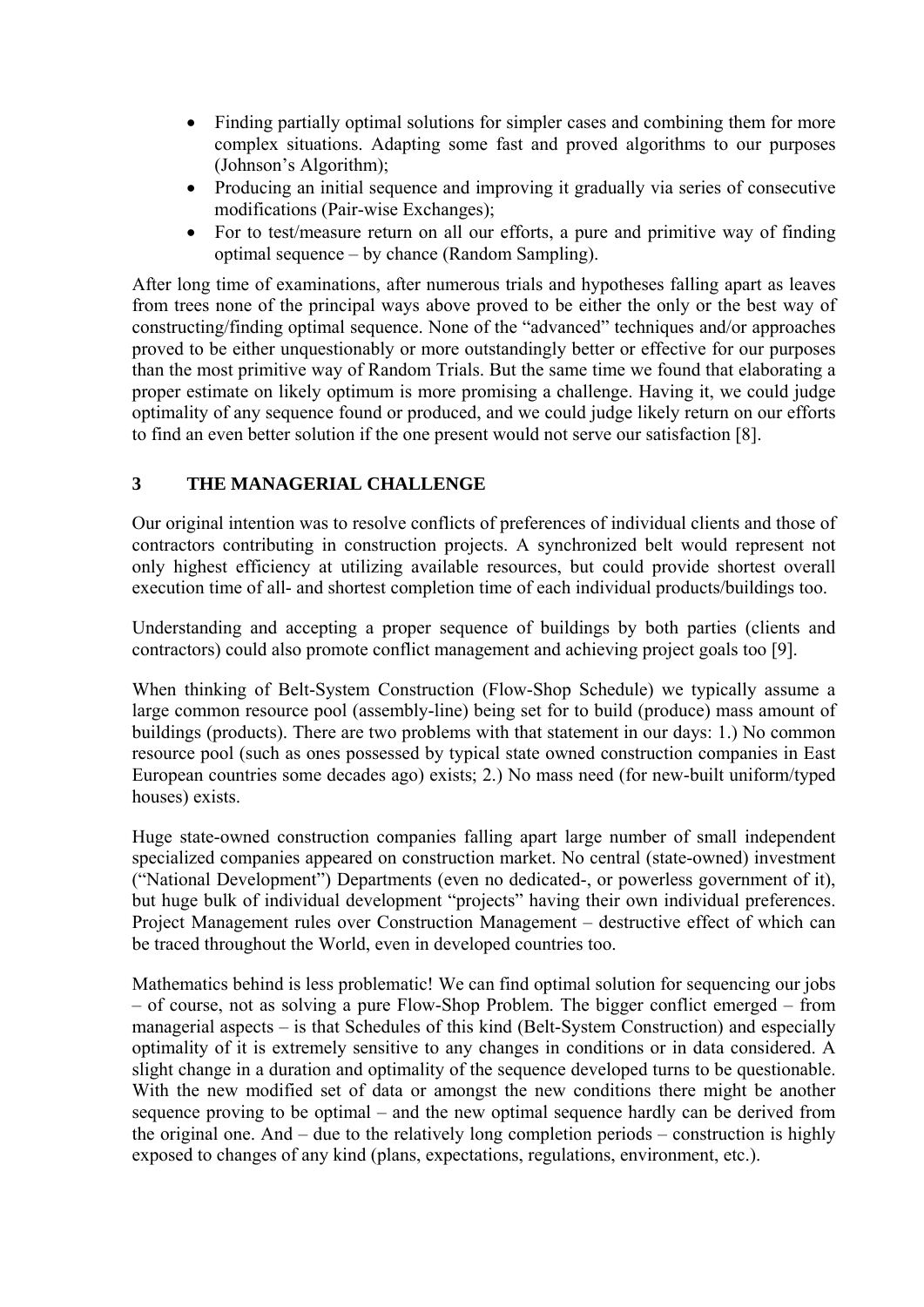Also, in era when Belt-System Construction (or "Industrialized Construction") was favoured and promoted not only mass needs for new-built homes and infrastructure characterized economies of "still developing" countries, but lack of available resources too. In developed economies there are "abundant" promptly available or soon accessible resources. In our days – due to economic crisis – conflicts are spiring at over-capacities, resulting in unsustainable market competitions and/or in intensive migration of working power, even more, in masses of skilled work forces discarding their original professions …

Economic environment seemingly does not promote application of Flow-Shop Schedules in Construction in our days. But before some starts to bury potentials in Flow-Shop Schedules we should turn our attention to smaller scales and partial jobs of Construction. We may think of not only whole complex buildings but performance of some dominant resources (machines, craftsmen, material), some key technological processes, or – interchanging the two axes of a linear schedule – the technological order itself of some (likely "finishing") processes too.

Seeing endeavours to decrease weather- and labour-exposed characteristic of construction Flow-Shop Scheduling may play its role at prefabrication and/or in phase of product planning (of system elements of e.g. steel structures, formworks, building services, etc. to be installed).

Technology defines appropriate order of processes generally. But at some large-scale regional developments where fleets of heavy machinery are to be applied expectation of most effective operation of expensive machinery may force rethinking feasible technological orders and/or sequences of sub-tasks to be performed.

We also have to keep in mind that if something was constructed, it must be maintained, repaired, reconstructed or demolished too. Panel houses of past decades having built in large amount now are in state of necessary renewal – generating massive need for reconstruction.

Finally: Till now we had focused our attention on mass production, on massive needs, and had forgotten the other side, the case of strictly limited access of resources. As a paradox of developed economies – due to economic crisis generated migration and discarding mentioned above – when demands tend to emerge we may get in situation where lack of skilled workers and insufficient experiences grow to a leading problem – as it can already be detected at some traditional professions (e.g. masons, carpenters, tinsmiths) and at some investments of high priorities.

Flow-Shop Scheduling is an interesting and ever-challenging mathematical problem. Though it is relatively rare a situation in Construction when we are free to determine the order of jobs to be performed, we have to keep in mind that establishing a proper sequence may inhere potentials of improvement, and we must not forget contrary effects of forgetting about it. As university teachers at BUTE DCT&M, intending to widen complex view of our students by curricula we lay special emphasis on calling their attention to possibilities and consequences of merely choosing the proper (say: "optimal") sequence for performance.

### **4 CONCLUSION**

Flow-Shop Scheduling is a famous 'NP hard' problem in fields of applied mathematics. Being developed for to model manufacturing mass amount of technologically similar products on assembly-lines it can be considered as an ancestor of belt-system construction of past decades